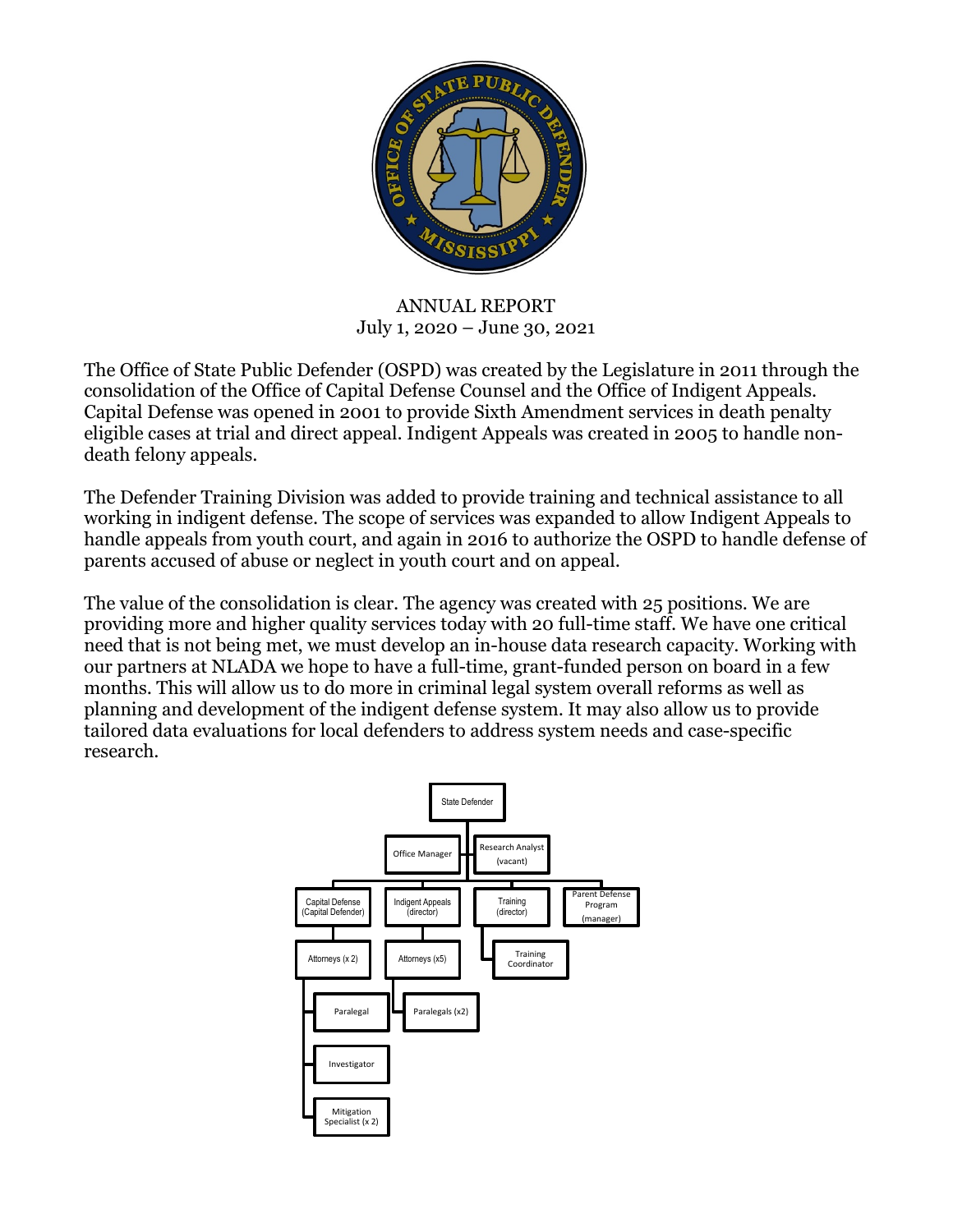As we ended the first decade of service, we adjusted our leadership team. George Holmes continues as Appeals director, a job he has held for the last decade. Kristi Mullen who joined OSPD as office manager during the merger continues in that role. Erin Briggs, after over a decade as an appellate defender, became Training director in April. Effective June 1, Jennifer Morgan joined our staff as the first Parent Defense Program Manager. Also on June 1, we formally recognized Kelsey Rushing as the Capital Defense director. Kelsey has been a staff attorney for over ten years and as the division staff changed over the last year, he assumed more of a mentoring role in the division. He has now assumed the day-to-day operations of the division.

While we have yet to realize the state-wide system developed in collaboration with the Public Defender Task Force, we have a more modest "next step" proposal we will be presenting to the Legislature over the next few months. The proposal will expand our authority to allow us to support defense services in all criminal cases and juvenile matters. Phase 1 proposes 3 pilot sites, one in each supreme court district. There are two models, and each includes defenders working in full-time offices as well as part-time private contractors in the same manner as most counties today. Investigators and social workers are also included. The four primary goals of the proposal are to: 1. Enable early entry in cases; 2. Ensure reasonable workloads; 3. Close the pay gap with prosecutors; 4. Expand multi-disciplinary defense.

## **STATE DEFENDER**

In July, OSPD submitted a revised 5-Year Strategic Plan and FY 2022 Budget Request. OSPD, through working with local defender leaders, has developed a new proposal for state support in the arena indigent defense. The recommendation modifies the Public Defender Taskforce recommendation by eliminating the proposed commission and state-funded district defender positions.

Phase 1 of the new proposal would create a state grant program to be administered by OSPD. The existing county based public defender programs would be eligible for supplements to remedy three of the most serious deficiencies identified by the taskforce studies: lack of pay parity between defenders and prosecutors, lack of support services such as social workers and excessive caseloads.

The State Defender serves on the Corrections and Criminal Justice Oversight Taskforce and is working with the Parent Representation Taskforce to expand and deepen parent defense across the state. He also serves on the Supreme Court's Children's Justice Commission. The Oversight Taskforce met regularly to work on a legislative agenda and prepare its annual report. These meetings are in person. The Commission and Parent Representation Taskforce is meeting virtually.



In December the State Defender testified before the House Judiciary B Committee regarding the State Medical Examiner Office. The State Defender also presented the plan for system reform to the Legislative Black Caucus. During the 2021 Legislative session the State Defender met frequently with legislators to assist with a broad range of reforms to the criminal legal system.

Contributions were made to successful efforts to preserve political independence for the medical examiner program, passing parole reform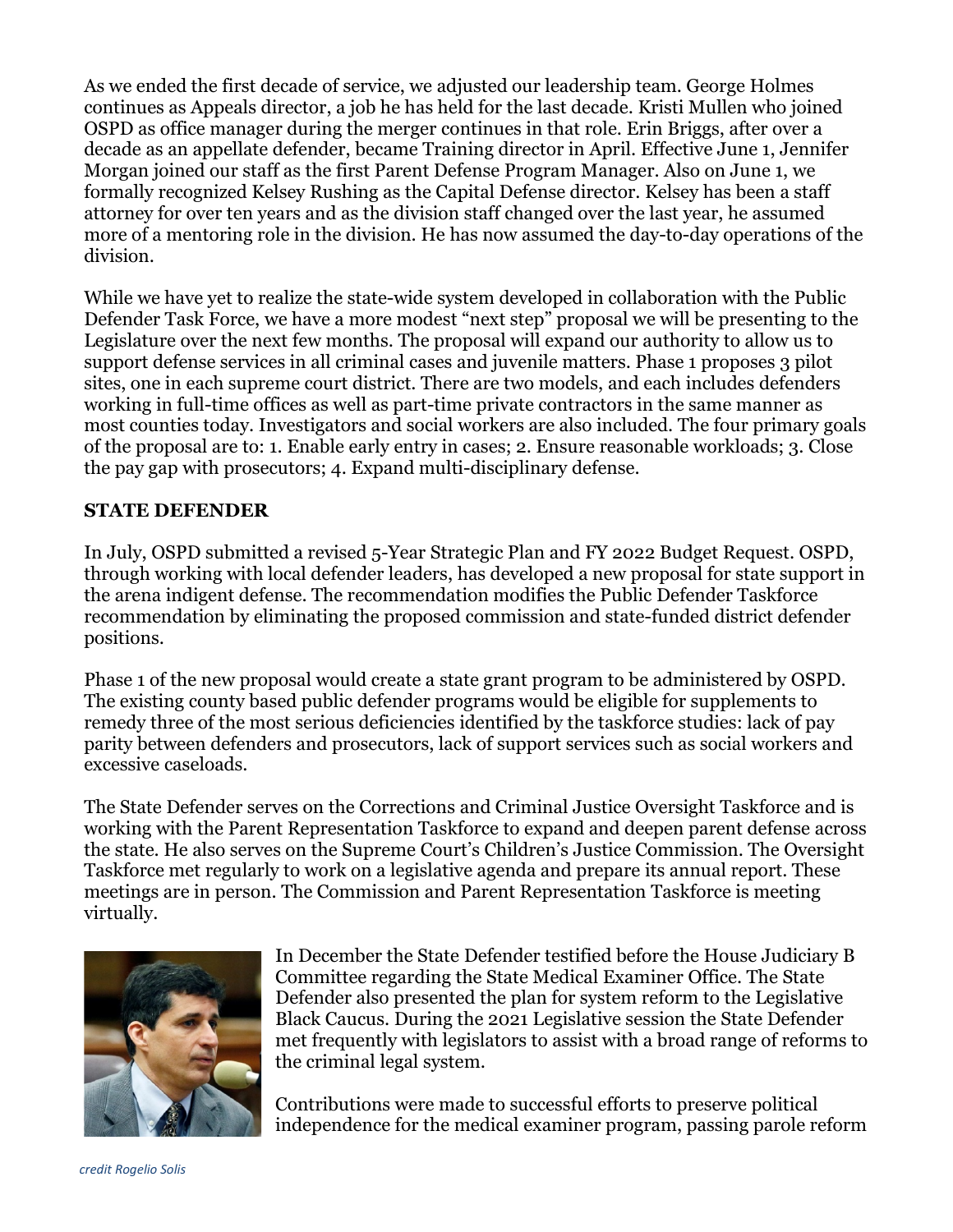and establishing a pilot work-release program operated by the Rankin County Sheriff. The indigent defense reform plan was revised to address legislative concerns and will be represented to the 2022 Legislature. The State Defender also assisted the Hinds County Public Defender in developing for presentation a plan for CARES Act funding to address critical needs in their county.

# **CAPITAL DEFENSE**

Capital Defense staffing was in flux throughout the year. A long-time capital defender retired June 30, 2020, and a second capital defender and only capital appeals defender retired in December. The careful planning for these retirements by bringing in and training two replacements was upset by the departure of each of these lawyers. One of the lawyers left to become Deputy Chief Defender in Hinds County and the other capital defense attorney left to join the national non-profit Bail Project that has expanded into the Southeastern United States, and added two, now former, OSPD attorneys to their own ranks.



We have filled the attorney positions in the Capital Division with experienced criminal defense attorneys but neither has tried a death penalty case. At present OSPD has only one Rule 7.4 qualified lead trial attorney. However, at current staffing Capital Defense continues to be able to handle up to 10 new trial level cases per year. This assumes local counsel will be appointed. Through contracts and State Defender coverage the cases will be staffed in compliance with the rules as new attorneys become

fully qualified.

Statewide there was a decline in new death penalty prosecutions. The pandemic was a contributing factor. Because mitigation investigations and trials, especially with sequestered juries and extended deliberations, were not possible prosecutors opted to settle cases sooner rather than face unknown delays.



The division closed the year representing 8 clients at the trial level and two clients at the direct appeal stage. These are all the direct appeal cases pending. The office closed one case in the first quarter when the prosecution elected to no longer seek the death penalty. Two cases were closed in the second quarter, one by plea to the lesser charge of murder and the other when the prosecution dropped pursuit of the death penalty. Three cases were closed in the third quarter.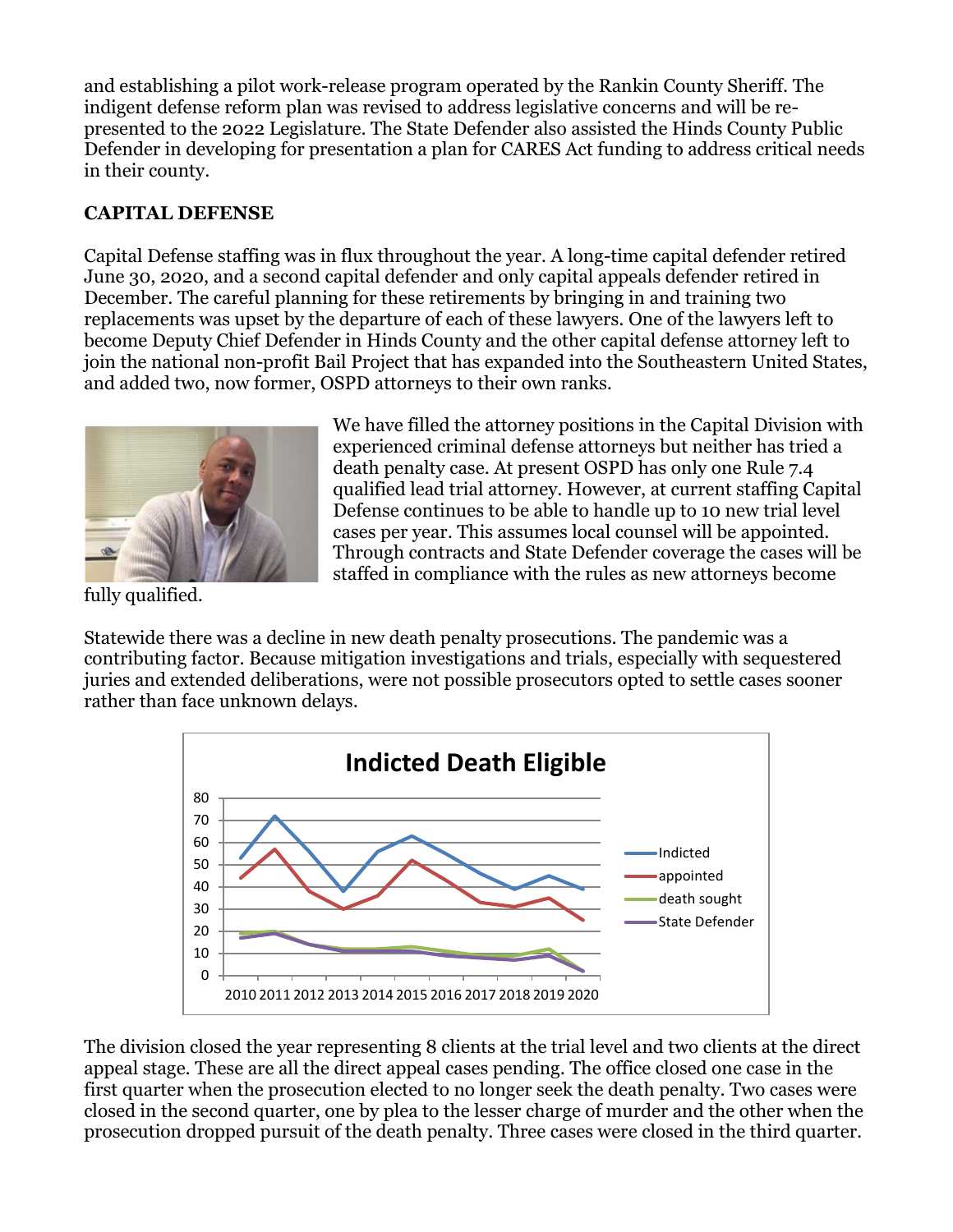One client plead to a non-homicide charge, one to second degree murder and one case was tried to verdict. Two cases closed in fourth quarter when one client died in custody and a petition for certiorari in the Supreme Court of the United States was denied.

Capital Defense conducted limited field investigations due to COVID-19 for most of the year but continued to visit clients in person and make court appearances including at trial. This level of activity was significantly more than death penalty defense nationwide. We accomplished this without a team member contracting the virus. The entire Capital Defense staff functioned as true heroes and the result was that cases continued to move appropriately and, most importantly, our clients were served. The office resumed regular operations with relaxing of restrictions and the advent of vaccinations.

### **DEFENDER TRAINING**

The Training Division ("Division") launched the *Distance Learning Project* ("DLP") in July and conducted virtual trainings. The DLP uses a dedicated platform to deliver a mix of live virtual presentations, pre-recorded lessons, and small group virtual follow-up. The first DLP training was a juvenile defense program. The participating lawyers were required to complete the multiweek program to earn credit. Those completing received 12 hours of juvenile justice training.

The Division conducted a 6-hour virtual CLE program for parent defenders, which gave participants to attend the canceled April 2020 training on a virtual platform. The Division also provided a virtual program for new defenders and a one-hour ethics program addressing the potential pitfalls of virtual court.

Through these programs 57 lawyers received statutorily mandated training, 30 of those in juvenile defense and 27 in parent defense. Eleven new defenders got support they need as they begin their careers serving some of Mississippi's most vulnerable people and 40 defenders received their required ethics hour.

During the third quarter the Division presented a 12-hour DLP program for juvenile defenders and four short courses virtually training 90 attorneys on the criminalization of pregnancy, electronic evidence, Geofence warrants, and "shaken baby syndrome." Two attorneys were able to get death penalty certification training virtually through the Division. The Division has established a collaboration with the federal defenders in Mississippi for training. The first joint training occurred during the regular Spring defender training.

The Division continued the weekly defender Zoom meetings for defenders to discuss issues presented primarily by Covid-19 through March and then shifted to monthly meetings and it continues to provide technical assistance to attorneys handling cases for juvenile facing life without parole sentences (JLWOP).



In addition to the above, the Division also provides support to the Parent Representation program and system reorganization plan; and provides on-going technical assistance to trial level defenders while also being involved in the privately organized Mississippi Bail Fund Collective. The cutting-edge partnership with the Bail Fund lead to long time Training Director Beau Rudder being hired by the national Bail Project to become the project organizer for their expansion into much of the southeastern US.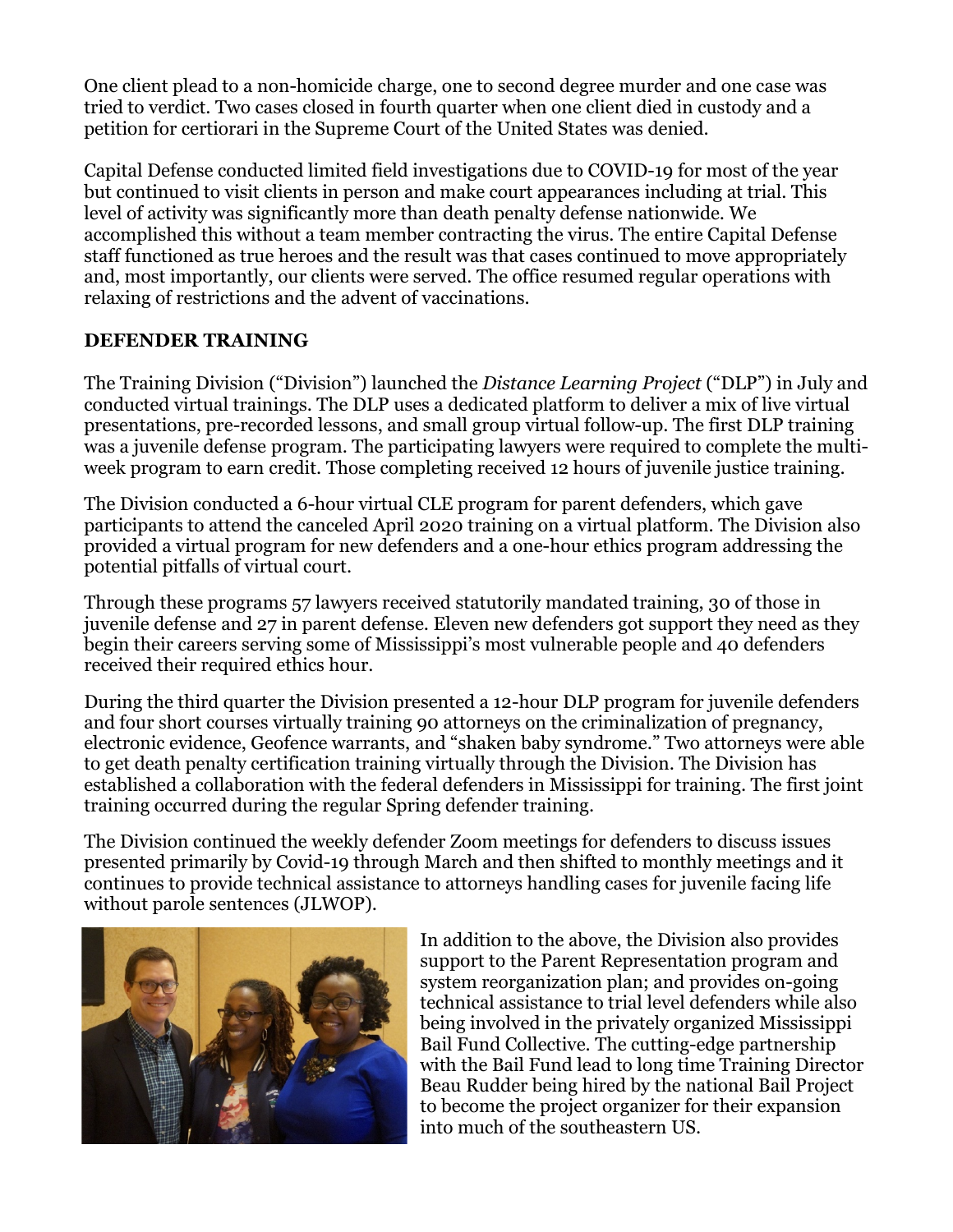With Beau's departure, Erin Briggs assumed the role of Training Director. Recognizing the significant additional duties the new training models have placed on Berenda Pendelton, the longtime Division administrative assistant, her position was reclassified to Training Coordinator.

The new training team produced the regular Spring Defender training virtually and began work on the return to in person and hybrid trainings. They also trained three parent defenders through the DLP and 29 parent defenders attended the virtual ABA parent defense conference. The year concluded with a virtual juvenile defender program attended by 45 lawyers.

In State Fiscal Year ("SFY") 2020 the Division produced 13 programs offering a total of 108 CLE hours to approximately 400 defenders.

## **INDIGENT APPEALS**

Indigent Appeals ("IAD") filed 53 briefs. IAD currently has 105 open cases including 30 awaiting the filing of the record and briefing schedule. There are an additional three cases with independent outside counsel due to conflicts of interest between clients. The number of briefs filed and cases opened are at less than 50% of pre-pandemic levels. However, the number of cases awaiting briefing schedule at the close of the year is back to the pre-pandemic level indicating SFY 2022 is likely going to be a return to normal caseloads.

One case has been assigned to a *pro bono* lawyer from the firm of Forman, Watkins and Krutz LLP. The firm has previously worked with OSPD providing *pro bono* representation in Miller cases. We hope this is the beginning of a long-term partnership.

The staff attorneys of IAD routinely answer questions and conduct research for trial level defenders in the field. IAD also assists with moot courts for defenders inside and outside the office preparing for oral arguments and handling oral arguments. IAD attorneys also serve on the Supreme Court committees and Mississippi Bar committees.

Staff Attorney Justin Cook is the President of the Mississippi Public Defender Association and is joined on the Board by Training Director Erin Briggs. Erin also served as a faculty member for the National Legal Aid and Defender Association's Anti-Racism Training and has been involved with the Training Division in developing Mississippi training around this issue. After Erin transitioned to the role of Training Director, Zakia Butler came on board to work in IAD. Zakia is a 2018 graduate of Mississippi College School of Law and former law clerk to Judge Latrice Westbrook of the Mississippi Court of Appeals.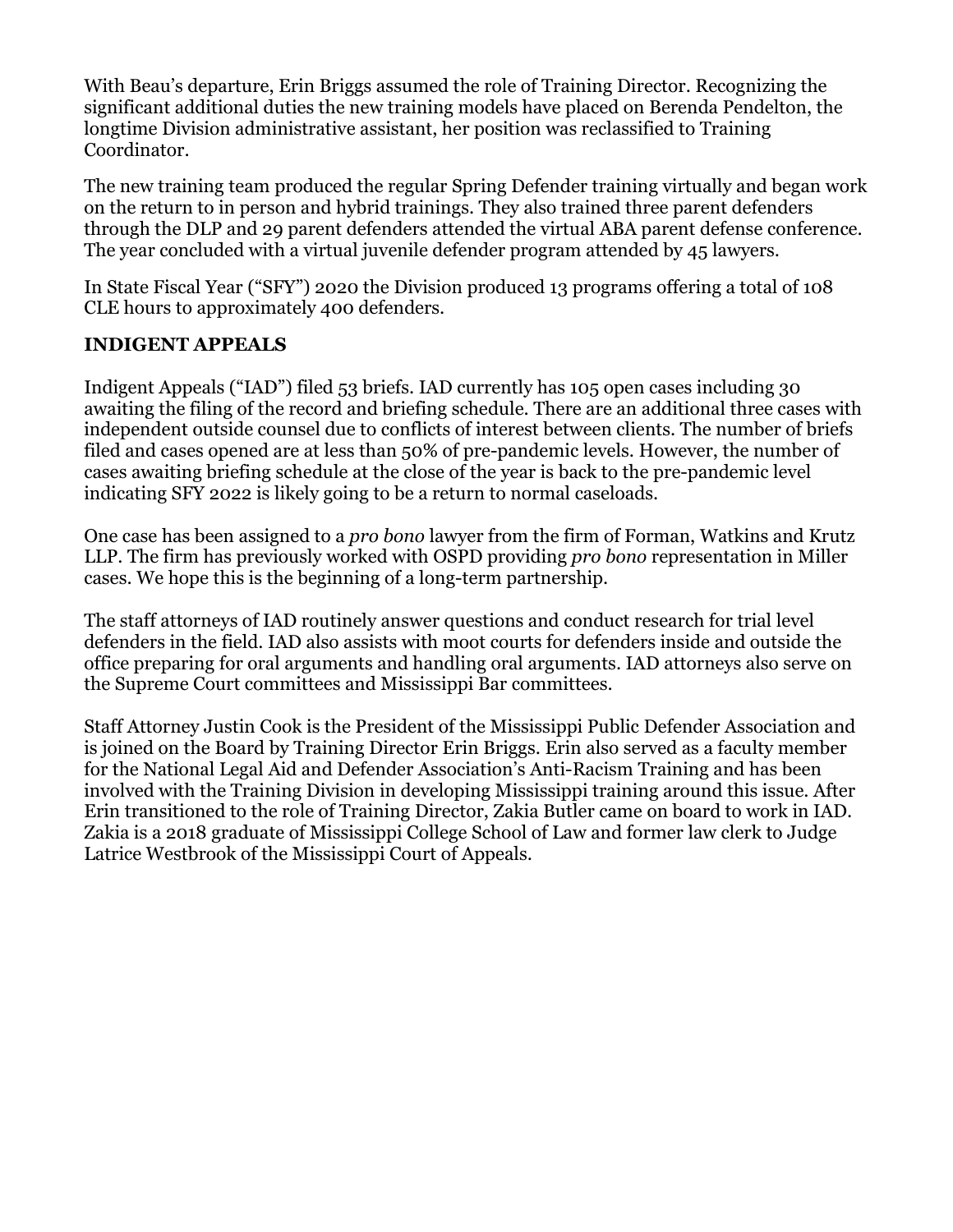|                                                                           | <b>Fiscal Year 2020-21</b>                  |                                |                    |                    |               |                   |
|---------------------------------------------------------------------------|---------------------------------------------|--------------------------------|--------------------|--------------------|---------------|-------------------|
|                                                                           | 2020/21 Q1 2020/21 Q2 2020/21 Q3 2010/21 Q4 |                                |                    |                    |               | <b>TOTALS</b>     |
|                                                                           |                                             |                                |                    |                    |               |                   |
| <b>Briefing Sched. Issued</b>                                             | 18                                          | $\overline{7}$                 | 15                 | 13                 |               | 53 Total          |
| <b>Briefs Filed</b>                                                       | 20                                          | 16                             | 7                  | 13                 |               | 56 Total          |
| average days to file briefs                                               | 63                                          | 75                             | 47                 | 65                 |               | 63 Average        |
| percent filed w/in 60 days                                                | 40%                                         | 37%                            | 57%                | 46%                |               | 45% Overall       |
| <b>Total Pending Cases at close of Quarter</b>                            | 138                                         | 115                            | 101                | 105                |               | 115 Avg. Caseload |
| <b>Status of Pending Cases</b>                                            |                                             |                                |                    |                    |               |                   |
| awaiting breifing schedule                                                | 13                                          | 16                             | 17                 | 30                 |               |                   |
| briefs in progress                                                        | 12                                          | 3                              | 11                 | 11                 |               |                   |
| pending rehearing motions - appellant                                     | 14                                          | 9                              | 12                 | 10                 |               |                   |
| pending rehearing motions - appellee                                      | $\mathbf{1}$                                | $\overline{2}$                 | 2                  | $\overline{2}$     |               |                   |
| pending cert. petitions - appellant                                       | 9                                           | 9                              | 5                  | 9                  |               |                   |
| pending cert. petitions - appellee                                        | $\mathbf{O}$                                | $\mathbf{1}$                   | $\mathbf{1}$       | $\mathbf{1}$       |               |                   |
| state briefs due                                                          | 13                                          | 18                             | $\overline{7}$     | 10                 |               |                   |
| awaiting decision                                                         | 63                                          | 46                             | 37                 | 28                 |               |                   |
| pending post decision                                                     | 12                                          | 11                             | 9                  | $\overline{a}$     |               |                   |
| miscl.                                                                    | $\mathbf{1}$                                | 0                              | $\mathbf 0$        | $\mathbf 0$        |               |                   |
|                                                                           |                                             |                                |                    |                    |               |                   |
|                                                                           | Fiscal Year 2019-20                         |                                |                    |                    |               |                   |
|                                                                           | 2019/20 Q1 2019/20 Q2 2019/20 Q3 2019/20 Q4 |                                |                    |                    |               | <b>TOTALS</b>     |
|                                                                           |                                             |                                |                    |                    |               |                   |
| <b>Briefing Sched. Issued</b>                                             | 31                                          | 27                             | 22                 | 20                 |               | 100 Total         |
| <b>Briefs Filed</b>                                                       | 30                                          | 20                             | 24                 | 20                 |               | 94 Total          |
| average days to file briefs                                               | 47                                          | 65                             | 64                 | 62                 |               | 60 Average        |
| percent filed w/in 60 days                                                | 46%                                         | 42%                            | 50%                | 40%                |               | 45% Overall       |
|                                                                           |                                             |                                |                    |                    |               |                   |
| <b>Total Pending Cases at close of Quarter</b>                            | 222                                         | 177                            | 174                | 154                |               | 182 Avg. Caseload |
| <b>Status of Pending Cases</b>                                            |                                             |                                |                    |                    |               |                   |
| awaiting breifing schedule                                                | 41                                          | 31                             | 37                 | 25                 |               |                   |
| briefs in progress                                                        | 17                                          | 22                             | 16                 | 15                 |               |                   |
| pending rehearing motions - appellant                                     | n/a                                         | 6                              | 6<br>$\mathbf 0$   | 11                 |               |                   |
| pending rehearing motions - appellee                                      | n/a<br>n/a                                  | $\mathbf{1}$<br>$\overline{a}$ | $\mathbf 0$        | $\mathbf 0$<br>3   |               |                   |
| pending cert. petitions - appellant<br>pending cert. petitions - appellee | n/a                                         | $\mathbf 0$                    | $\mathbf 0$        | $\mathbf 0$        |               |                   |
| state briefs due                                                          | 31                                          | 26                             | 23                 | 17                 |               |                   |
| awaiting decision                                                         | 81                                          | 76                             | 65                 | 61                 |               |                   |
| pending post decision                                                     | n/a                                         | 11                             | 26                 | 21                 |               |                   |
| miscl.                                                                    |                                             |                                | $\mathbf{1}$       | 1                  |               |                   |
| *n/a due to computer system event of 10/1/19                              |                                             |                                |                    |                    |               |                   |
|                                                                           |                                             |                                |                    |                    |               |                   |
|                                                                           |                                             |                                |                    |                    |               |                   |
|                                                                           |                                             |                                |                    |                    |               |                   |
|                                                                           |                                             |                                |                    |                    |               |                   |
|                                                                           | Fiscal Year 2018-19                         |                                |                    |                    |               |                   |
|                                                                           | 2018/19 Q1 2018/19 Q2 2018/19 Q3 2018/19 Q4 |                                |                    |                    |               | <b>TOTALS</b>     |
|                                                                           |                                             |                                |                    |                    |               |                   |
| <b>Briefing Sched. Issued</b>                                             | 28                                          | 29                             | 44                 | 19                 |               | 120 Total         |
| <b>Briefs Filed</b>                                                       | 26                                          | 33                             | 29                 | 32                 |               | 120 Total         |
| average days to file briefs                                               | 42                                          | 47                             | 46                 | 61                 |               | 49 Average        |
| percent filed w/in 60 days                                                | 88%                                         | 85%                            | 69%                | 40%                |               | 71% Overall       |
| <b>Total Pending Cases at close of Quarter</b>                            | 214                                         | 209                            | 208                | 186                |               |                   |
| <b>Status of Pending Cases</b>                                            |                                             |                                |                    |                    |               | 204 Avg. Caseload |
| awaiting breifing schedule                                                | 38                                          | 40                             | 31                 | 28                 |               |                   |
| assigned to Ole Miss                                                      | 11                                          | 10                             | 10                 | $\mathbf 0$        |               |                   |
| briefs in progress                                                        | 18                                          | 17                             | 28                 | 16                 |               |                   |
| pending rehearing motions - appellant                                     | 10                                          | 6                              | 5                  | 11                 |               |                   |
| pending rehearing motions - appellee                                      | $\mathbf 2$                                 | $\mathbf{1}$                   | $\mathbf{3}$       | $\mathbf{1}$       |               |                   |
| pending cert. petitions - appellant                                       | 10                                          | 13                             | 9                  | 6                  |               |                   |
| pending cert. petitions - appellee                                        | $\mathbf{1}$                                | $\overline{2}$                 | $\overline{2}$     | $\overline{2}$     |               |                   |
| state briefs due<br>awaiting decision                                     | 25<br>79                                    | 34                             | 37<br>68           | 25<br>77           |               |                   |
| pending post decision                                                     | 19                                          | 65<br>19                       | 14                 | 20                 |               |                   |
| misc. pending                                                             | $\mathbf{1}$                                | $\overline{2}$                 | $\mathbf{1}$       | $\mathbf 0$        |               |                   |
|                                                                           |                                             |                                |                    |                    |               |                   |
|                                                                           |                                             |                                |                    |                    |               |                   |
|                                                                           | Fiscal Year 2017-18                         |                                |                    |                    |               |                   |
|                                                                           | 2017/18 Q1 2017/18 Q2 2017/18 Q3 2017/18 Q4 |                                |                    |                    | <b>TOTALS</b> |                   |
|                                                                           |                                             |                                |                    |                    |               |                   |
| <b>Briefing Sched. Issued</b>                                             | 41                                          | 42                             | 28                 | 34                 |               | 145 Total         |
| <b>Briefs Filed</b>                                                       | 27                                          | 42                             | 29                 | 33                 |               | 131 Total         |
| average days to file briefs                                               | 40                                          | 49                             | 51                 | 50                 |               | 48 Average        |
| percent filed w/in 60 days                                                | 93%                                         | 85%                            | 77%                | 79%                |               | 84% Overall       |
|                                                                           |                                             |                                |                    |                    |               |                   |
| <b>Total Pending Cases at close of Quarter</b>                            | 228                                         | 231                            | 238                | 219                |               | 229 Avg. Caseload |
| <b>Status of Pending Cases</b><br>awaiting breifing schedule              | 48                                          | 42                             | 47                 | 37                 |               |                   |
| assigned to Ole Miss                                                      | 9                                           | 7                              | 9                  | 9                  |               |                   |
| briefs in progress                                                        | 26                                          | 23                             | 20                 | 20                 |               |                   |
| pending rehearing motions - appellant                                     | 13                                          | 13                             | 14                 | 13                 |               |                   |
| pending rehearing motions - appellee                                      | 3                                           | 3                              | $\overline{2}$     | 1                  |               |                   |
| pending cert. petitions - appellant                                       | 9                                           | 8                              | 9                  | 6                  |               |                   |
| pending cert. petitions - appellee                                        | $\mathbf{1}$                                | 0                              | $\mathbf 1$        | $\mathbf 1$        |               |                   |
| state briefs due                                                          | 38                                          | 40                             | 32                 | 36                 |               |                   |
| awaiting decision                                                         | 59                                          | 75                             | 82                 | 76                 |               |                   |
| pending post decision<br>misc. pending                                    | 21<br>$\mathbf{1}$                          | 19<br>$\mathbf{1}$             | 21<br>$\mathbf{1}$ | 19<br>$\mathbf{1}$ |               |                   |